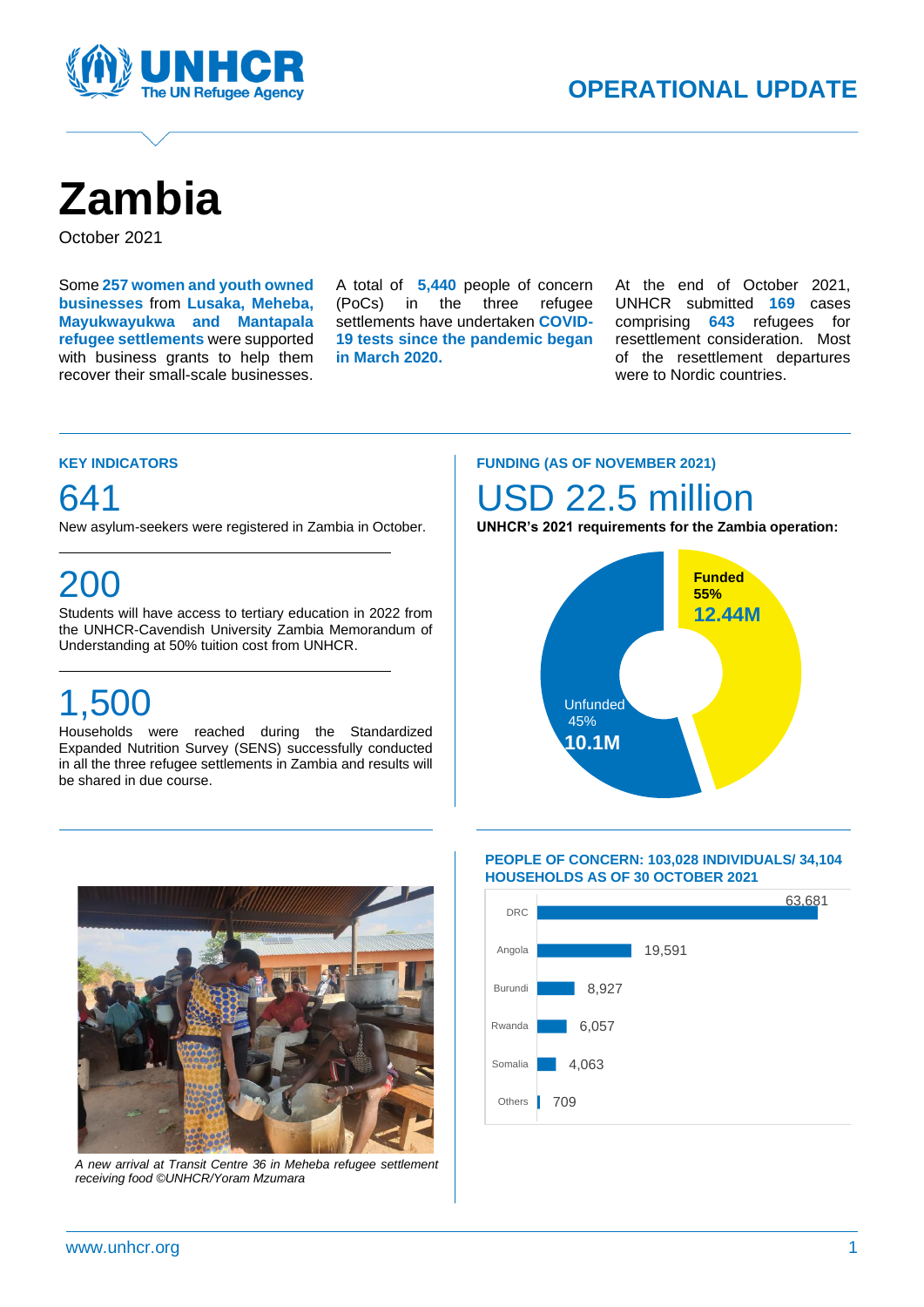

# Operational Context

The Government of the Republic of Zambia (GRZ) leads and coordinates the refugee response in line with its commitments under the Global Compact on Refugees (GCR) and the Comprehensive Refugee Response Framework (CRRF). Under the 2017 Refugee Act, the Office of the Commissioner for Refugees (COR), within the Ministry of Home Affairs, is mandated to deal with refugee matters. UNHCR supports the Government in the protection and assistance of refugees. The response to the arrival of refugees from DRC is coordinated by a committee composed of key line ministries, the UN Resident Coordinator's Office and UNHCR. The Ministry of Home Affairs chairs the Committee.

- As of 31 October, Zambia was hosting **103,028** PoC's (**72,936** Refugees, **5,263** Asylum seekers and **24,829** Others of Concern*)* consisting **34,104** households.
- During the reporting period, there was an **increase of 1,131** PoCs (**641** new arrivals, **199** new births and **291** In-Situ registrations).
- Approximately **56% of new arrivals** crossed through Mpulungu Border point to Lusaka (36% are Burundians while 63% are from the DRC).
- The PoCs comprise **46%** women, **47%** children and **3.7%** elderly.

UNHCR has four offices in Zambia: Representation office in Lusaka, field offices in Solwezi and Kawambwa, and a field unit in Kaoma. UNHCR Zambia had **115** staff throughout the country including **56** national, **26** international and **33** affiliate staff.

### **Achievements**



#### **Achievements and Impact**

- Radio programmes were broadcast in Lusaka and across the country to raise awareness about refugees, promote social cohesion and fight xenophobia. The programmes were broadcast twice per week on the Zambia National Broadcasting Corporation. Representatives from the Commissioner for Refugees, UNHCR, partners, other UN agencies and refugees featured as guests on the programmes and covered a variety of topics including durable solutions, health, education, urban residency, and livelihoods. The radio programmes run until November, reaching hundreds of thousands of Zambians.
- The final results of the Congolese Return Intension Survey (RIS) showed that out of the 4,994 households, comprising 18,001 individuals, registered in proGres database in Mantapala settlement as of 30 September 2021, 4,303 households, comprising 17,078 individuals, participated in the RIS. According to RIS findings, 66 percent are not intending to return, 27 percent are intending to return, and seven percent have not yet decided.
- UNHCR held consultations with UNFPA and the National Statistical Agency (NSA) that resulted in the census questionnaire including a question on statelessness. The national census is scheduled to be held in 2022 and the inclusion of a question on statelessness is to determine how many people in Zambia are in the risk category of statelessness.
- UNHCR visited one correctional facility in Lusaka to monitor the situation of PoCs in detention. During the visit, seven individuals were identified as persons of concern to UNHCR, and interventions were made for their release and relocation to a refugee settlement.
- A total of 170 vulnerable women were selected as beneficiaries of the women and girls at risk programme in the three refugee settlements and Lusaka and were provided with support to engage in various income generating activities.
- A family consisting of five Rwandan refugees voluntarily returned to Rwanda with assistance from UNHCR. Assistance given included Voluntary Repatriation Grant (\$150) to each individual, one-way air ticket from Lusaka to Kigali. Furthermore, UNHCR paid for COVID-19 tests before departure, as required under new travel regulations under the pandemic.
- In Meheba refugee settlement, UNHCR conducted Prevention of Sexual Exploitation and Abuse (PSEA) training for 10 newly appointed PSEA focal points and their alternates in the settlement. The objective of the training was to understand what PSEA means, key principles of case management, roles and responsibilities of the focal points and the PSEA complaint mechanism.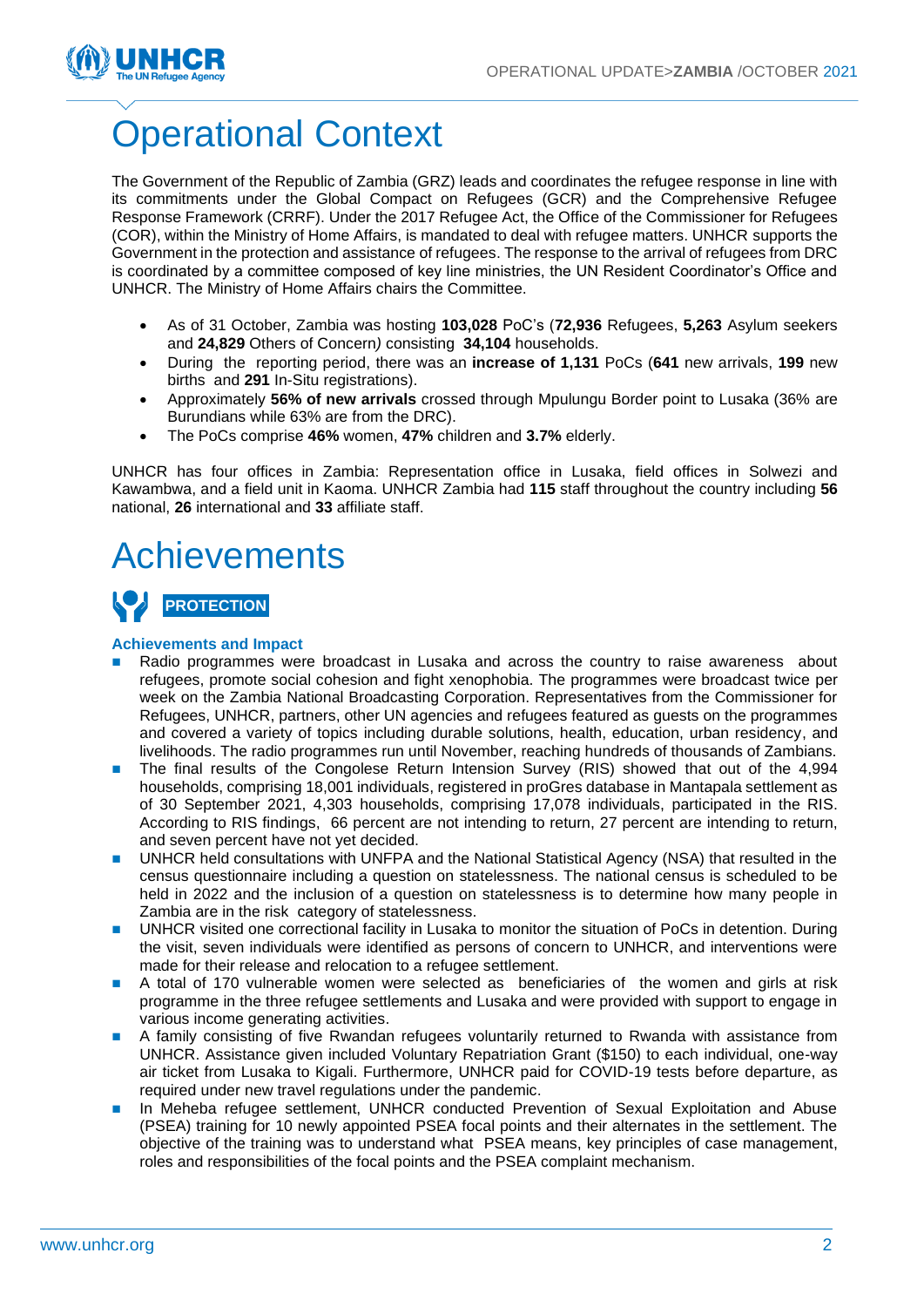

- In Lusaka, 123 PoCs (39F: 84M) were reached with recreational activities in the four outreach centres' child friendly corners. COVID-19 prevention measures continued to be adhered to at the child friendly corners.
- Six Focus Group Discussions (FGDs) on UNHCR policy on Gender-Based Violence (GBV), risk mitigation, prevention, and response under Safe from the Start project were conducted in the reporting period in Mayukwayukwa refugee settlement, bringing the number of FDGs conducted in the settlement so far in 2021 to seven.
- UNHCR in Mayukwayukwa refugee settlement, in collaboration with the Ministry of Community Development and Social Services (MCDSS), conducted a training for 23 traditional leaders and headmen in the Mayukwayukwa catchment areas. The topic of the training was UNHCR policy on GBV risk mitigation, prevention, and response and GBV referral pathways. The objective of the training was to strengthen community structures and build their capacity on service delivery, referral pathways and follow up of cases according to the standard operation procedure.

#### **Identified Need and Remaining Gap**

District and provincial departments of MCDSS, police, COR and other stakeholders attended a joint workshop conducted by UNHCR, UNICEF and MCDSS on the protection principles of Children on the Move. The training levelled significant gaps in the childcare facility in Meheba refugee settlement, Safe Haven, such as not being officially registered and having necessary licensees, lack of fencing and WASH as well as being overcrowded. UNHCR, MCDSS and other partners from Meheba settlement are working to draw up an action plan to address these gaps.



#### **Achievements and Impact**

- In Meheba refugee settlement, an UNESCO mission aimed at conducting evaluation of applications for the UNESCO Qualification Passport was received by UNHCR and COR. The mission managed to conduct four interviews and decided to interview the remaining 16 applicants remotely due to COVID-19 pandemic prevention measures.
- UNHCR in the three refugee settlements joined in the commemoration of World Teachers' Day on 5 October 2021. The teachers from all the schools in settlements, including the local integration area, joined the commemorations under the theme "Teachers at the heart of education recovery".

#### **Identified Need and Remaining Gap**

Limited funding and scholarships, coupled with other legal requirements such as study permits and other factors continue to hamper the access of refugees to higher education, thereby rendering them vulnerable to exploitation and abuse.



#### **Achievements and Impact**

- ◼ On 27 October, the UN Clinic officials from Lusaka visited Kaoma Field Unit and Mayukwayukwa refugee settlement to assess implementation and adherence to COVID-19 regulations following a switch from 50 per cent to 100 per cent staff presence at UN offices.
- Sensitization and compliance monitoring continued in October reaching a total number of 7,472 individuals (M:3,764; F:4,108) with messages on COVID-19 prevention in the three settlements and host community. The objective was to overcome vaccine uptake hesitance and provide general information on COVID-19.

#### **Identified Needs and Remaining Gaps**

- Vaccine uptake hesitancy among the PoCs and host community continued as a challenge.
- Lack of adherence to the public health quidelines including social distancing and wearing masks continues to be a challenge.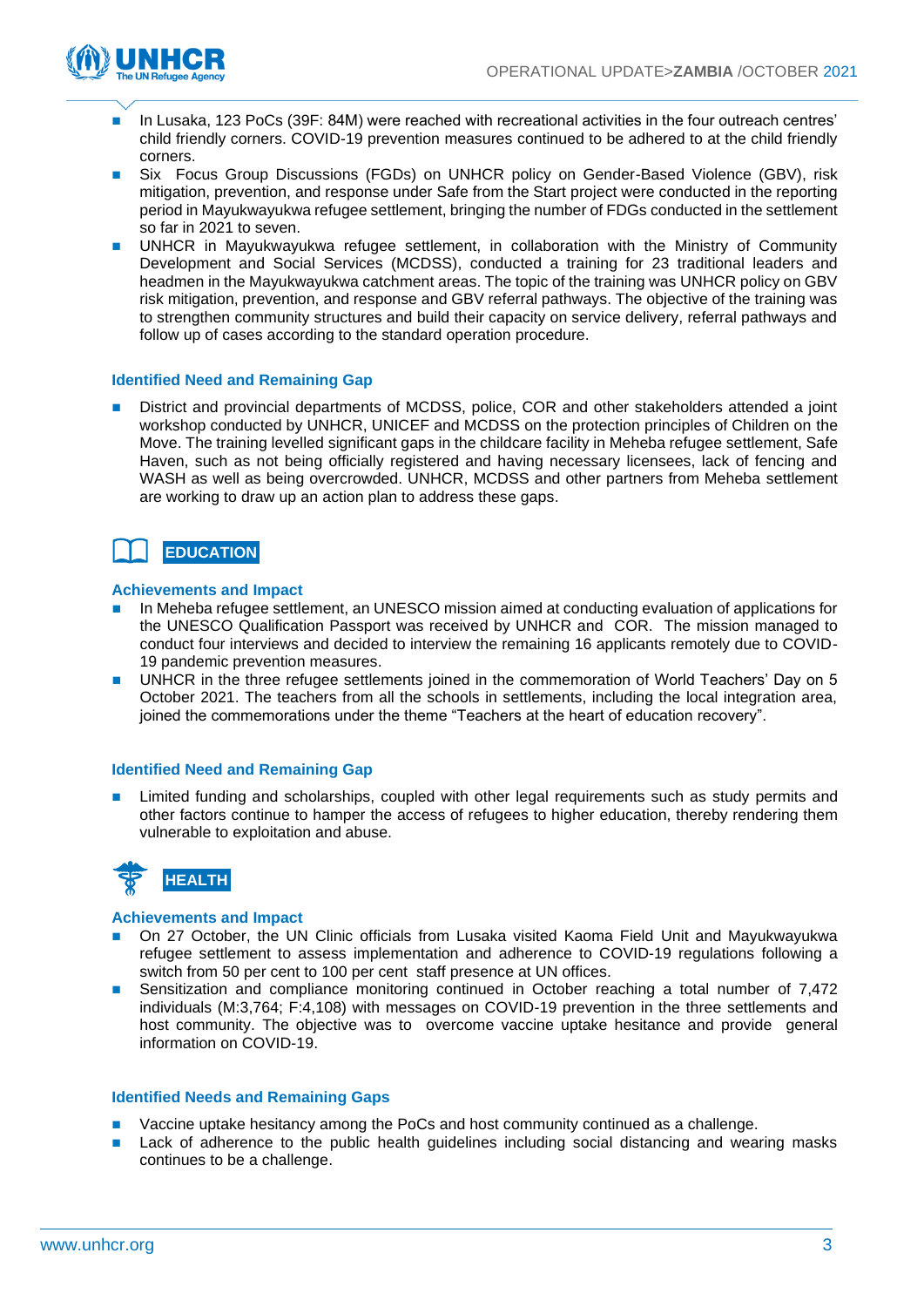



#### **Achievements and Impact**

- WFP, in coordination with partners, distributed cash for food to 16,890 refugees (8,269 male and 8,621 female) consisting 4,435 households through the WFP Cash-Based Transfer (CBT) platform in Mantapala refugee settlement.
- The Standardized Expanded Nutrition Survey (SENS) was successfully conducted in all the three refugee settlements in Zambia during which a total of 1,500 households were interviewed. The information collected from the survey is expected to help in the identification of gaps in nutrition as well as planning for better interventions in addressing the various health and livelihood challenges faced by people of concern.
- A total of 53 persons were provided with food under the supplementary feeding program. Out of the persons supported, seven were malnourished children, eight malnourished individuals with chronic illness and 38 malnourished people living with HIV and AIDS.

#### **Identified Needs and Remaining Gaps**

In Meheba refugee settlement, slow implementation of the supplementary feeding program was noted. To address this gap, UNHCR, COR and Ministry of Health will hold a meeting to discuss how best the implementation can be expeditated.



#### **Achievements and Impact**

- Following the identification of gaps, UNHCR will construct WASH facilities in Meheba refugee settlement, namely 13 (1x4) VIP latrines, 11 (1x4) washrooms, two communal kitchens, and three laundry sheds at Transit Centres 28, 29, 36 and 44, Safe House, Safe Haven, Meheba A and D Primary Schools. The planned interventions are at a technical evaluation stage.
- In Mayukwayukwa refugee settlement, a capacity building training for additional 20 latrine builders (3 refugees, 5 others of concern, and 12 Zambians) in latrine construction was conducted by World Vision Zambia (WVZ) under KfW-UNICEF WASH Programme. The trained latrine builders will assist in the construction of improved household latrines in the settlement.
- A total of 65 waterpoints were maintained in Mantapala settlement which include six solar powered water boreholes, mounted with two overhead tanks which have water storage capacity of 10,000 litres each. The boreholes supplies 32 litres of water per person per day.

#### **Identified Needs and Remaining Gaps**

- Inadequate number of handwashing points in Meheba refugee settlement was identified. Procurement of 500 litre tanks/containers to be placed at the identified locations for easy access to water for handwashing will be proposed in the 2022 budget .
- There is need for establishment of several safe solid waste disposal facilities in Mayukwayukwa refugee settlement.



**SHELTER, INFRASTRUCTURE AND NFIS**

#### **Achievements and Impact**

World Vision under the Education Cannot Wait project has completed the rehabilitation of two classroom blocks at Meheba D Primary School: 1x9 classrooms building and an early childhood education building. A three-classroom building has been constructed at Meheba C Primary School.

#### **Identified Need and Remaining Gap**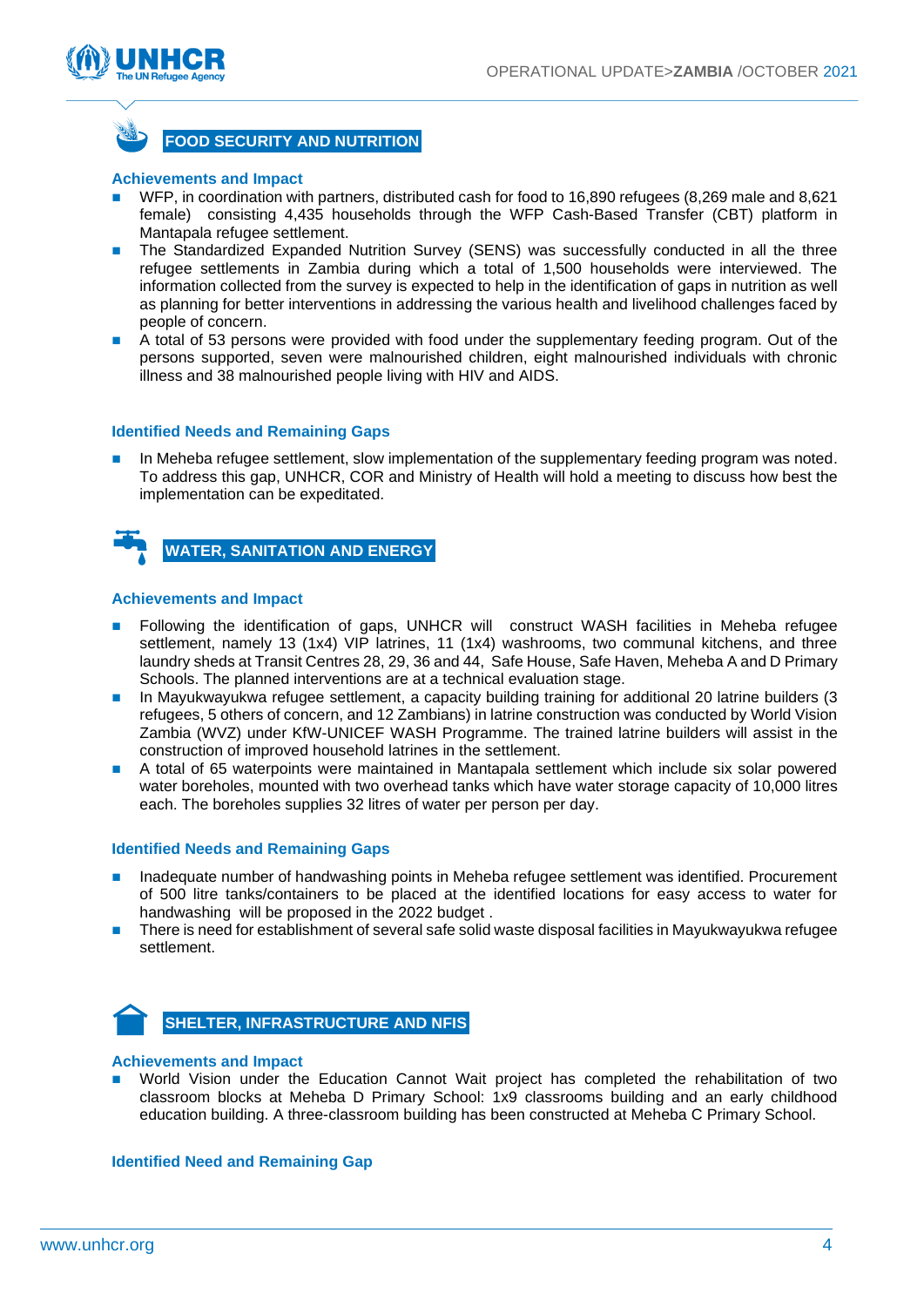

The rainy season in Zambia has commenced and will last until April 2022. These yearly rains which are often heavy, pose a great challenge on the road network hindering the access to some parts of refugee settlements by vehicles. UNHCR and COR have planned for meetings to find long lasting solution to ensure access is not hindered.

### **CAMP COORDINATION AND CAMP MANAGEMENT**

In 2018, Zambia adopted the mainstreaming approach to address refugee-related matters. The approach requires that all the line ministries (Agriculture, Health, Education and Community Development and Social Services) operating in the three refugee settlements and urban areas providing services to refugees collaborate with COR, the main interlocutor for UNHCR. This measure is in line with and reinforces the Government's shift from sectoral to multi-sectoral and outcome-based programming as embedded in the 7th National Development Plan. The approach is also in line with the Zambia-United Nations Sustainable Development Partnership Framework, which governs how the United Nations in Zambia aligns with and supports the Zambian Government in delivering development, and the Comprehensive Refugee Response Framework (CRRF) as embedded in the Global Compact on Refugees (GCR).



#### **COMMUNITY EMPOWERMENT AND SELF RELIANCE**

#### **Achievements and Impact**

- Some 257 women and youth owned businesses from Lusaka as well as Meheba, Mayukwayukwa and Mantapala settlements have been supported with business grants to help them recover their smallscale business which were negatively impacted by the lockdown measures set in place during the onset of the COVID-19 pandemic.
- Total of 50 women from Meheba refugee settlement were supported with ZMW 4,000 (US\$ 245) each by Caritas Czech Republic – CCR (livelihoods implementing partner) as a form of asset empowerment to help refugee women to take up income generating activities. The small business start-up capital which they received will enable the women to improve their household food security through earnings that will be realised from their small business enterprises.
- ◼ Total of 25 farmers in Mantapala settlement participated in a 3-day training in conservation agriculture. The training was facilitated by CCR and Ministry of Agriculture. Participants included 15 refugees (8 Female, 7 Male) and 10 Zambians (6 female, 4 male). Additionally, 80 farmers who participated in the rice production training received 20 kilograms of rice seeds each. Farmers also received rice harvesting equipment.
- ◼ Two farmer groups from Meheba refugee settlement participated in a mini trade exhibition in Kalumbila District. The farmer groups (Kalota and Kavasenge cooperatives) exhibited a range of processed products from Meheba settlement such as rice, porridge, beans, popcorn, peanut butter and maize meal samp. The mini expo was facilitated by Trident Foundation Limited with support from Kalumbila mine aimed at improving market and trade linkages.
- WVI, COR, UNHCR and other partners launched the Ultra-Poor Graduation Project which targets 1,200 households in Mantapala and Meheba refugee settlements up to 2023. The project will be implemented in Mantapala settlement by WVI with funding support from the Bureau of Population, Refugees and Migration (PRM) of the United States of America. The initiative will promote the nexus between humanitarian and development planning in refugee contexts.
- As part of preparing farmers for the 2021/2022 agriculture season in Mantapala settlement, CCR distributed fertilizers, crop seeds which included maize and beans, and FAW pesticide to 125 farmers (75 refugees, 50 host) to support crop production in the settlement. Each beneficiary received four bags of fertilizers (two basal and two top-dressing), 10kg maize and 200mls of FAW pesticide to cover a total of 62.5 hectares.

#### **Identified Need and Remaining Gap**

- ◼ Mobility remains a challenge in Mayukwayukwa refugee settlement as the field team only has one motorbike for monitoring activities.
- In Mantapala settlement, due to limited land for farming activities, some refugee farmers have resorted to renting land in the nearby host community, however, this is quite costly. To address the situation, UNHCR reviewed COR budget to include a land audit and issuance of farm plots.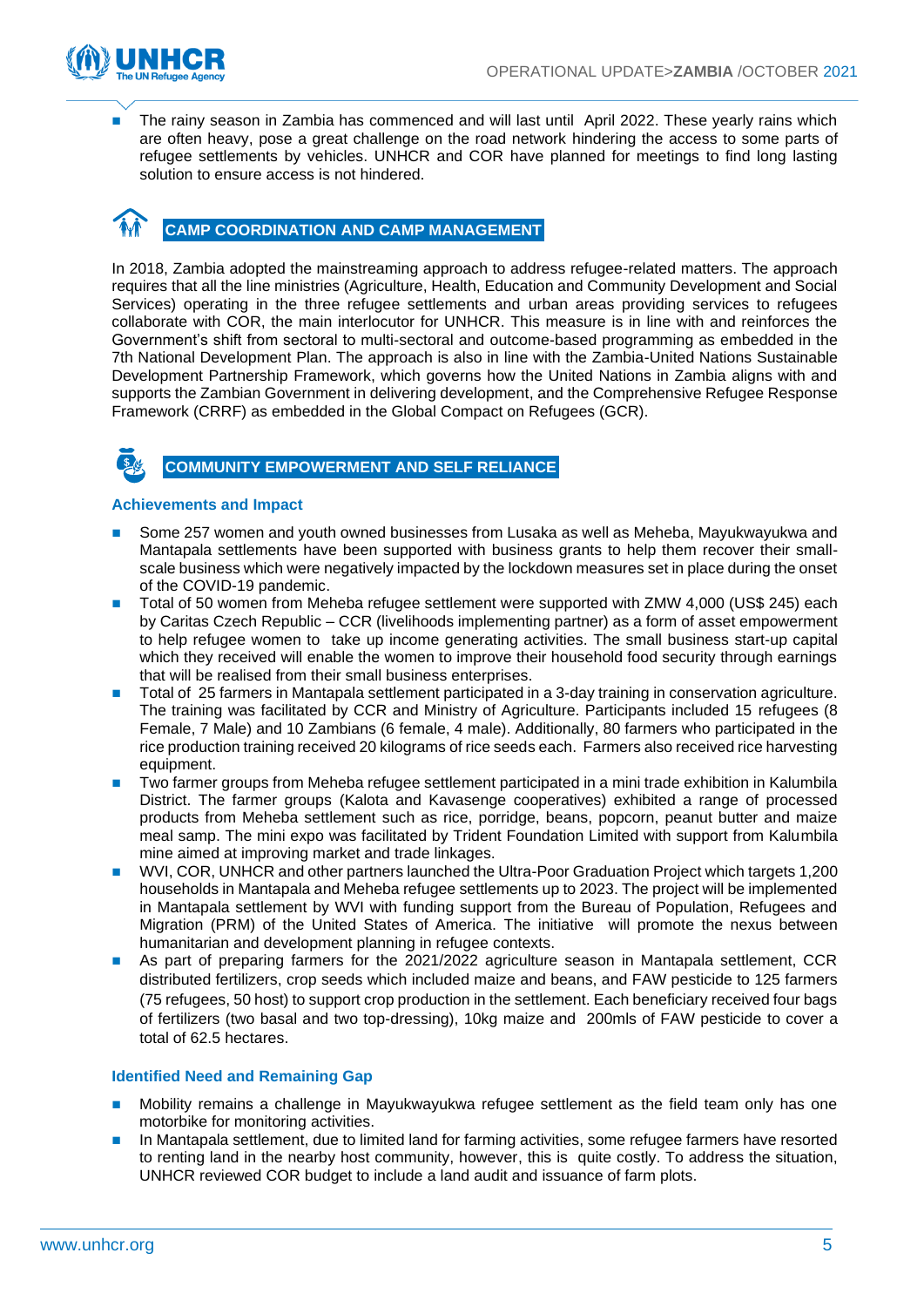

### **DURABLE SOLUTIONS**

#### **Achievements and Impact**

At the end of October 2021, UNHCR submitted 169 cases comprising 643 refugees for resettlement consideration. Most of the cases were submitted to the Nordic countries. Resettlement quotas for 1,250 individuals have been allocated to UNHCR Zambia. 189 cases consisting of 681 individuals travelled to resettlement countries by the end of October 2021.

#### **Identified Needs and Remaining Gaps**

There have been limited face-to-face interviews under resettlement due to COVID-19, To mitigate the effects of COVID-19, UNHCR has procured video conferencing equipment and laptops and set-up remote workstations for resettlement case processing in field locations and Lusaka. Additionally, some resettlement interviews are conducted by phone.

## Partnerships and Refugee Inclusion

- UNHCR works closely with the Office of the Commissioner for Refugees (COR) in the Ministry of Home Affairs (MHA) and other key government line ministries. The coordination and management of refugee settlements is led by the Government as per its mandate under the Refugee Act (Act No. 1 of 2017).
- UNHCR also works in partnership with the United Nations Country Team and the local and international non-governmental organizations (I-NGOs) including Action Africa Help, Plan International, Caritas Czech Republic, CARE International and World Vision Zambia.
- The Government of Zambia, UNHCR and partners provide community-based protection and social support to people of concern in Lusaka as well as in Meheba (Western Province), Mayukwayukwa (North Western Province) and Mantapala (Luapula Province) refugee settlements.

## Financial Information

Total recorded contributions for the Zambia operation as of 23 November 2021 amount to **US\$ 12.443 million** (45% funding gap). Total financial requirements for Zambia of **US\$ 22.5 million** include requirements for the regular programme, Coronavirus Emergency and the DRC Situation.

#### **UNHCR is grateful for the support provided by donors for the Zambia operation in 2021 (in US\$)**

Education Cannot Wait | European Union | Japan | Lego Foundation | UN Programme on HIV/AIDS | United Nations Trust Fund for Human Security | United States of America | Luxembourg | UN Children Fund

#### **Other Softly Earmarked Contributions (in US\$)**

Germany 43.7 million | United States of America 33 million | Private donors Australia 9.8 million | Canada 5.6 million | Private donors Germany 5.2 million | Private donors Republic of Korea 2.3 million I France | Japan | Luxembourg | Norway | Spain | Private donors

#### **Unearmarked contributions (in US\$)**

Norway 80 million | Sweden 75.4 million | Private donors Spain 69.3 million | United Kingdom 40.4 million | Netherlands 36.1 million | Private donors Republic of Korea 35.3 million | Denmark 34.6 million | Private donors Japan 27.7 million | Germany 26 million | Japan 23.4 million | France 20.2 million | Private donors Italy 17.6 million | Switzerland 16.4 million | Private donors Sweden 14.4 million | Ireland 12.5 million | Belgium 11.9 million | Italy 10.7 million I

Algeria | Armenia | Australia | Austria | Bulgaria | Canada | Costa Rica | Cyprus | Estonia | Finland | Holy See | Iceland | Liechtenstein | Luxembourg | Malta | Monaco | Montenegro | Morocco | New Zealand | Peru | Philippines | Portugal | Republic of Korea | Russian Federation | Saudi Arabia | Serbia | Singapore | South Africa | Thailand | Turkey | Uruguay | Private donors